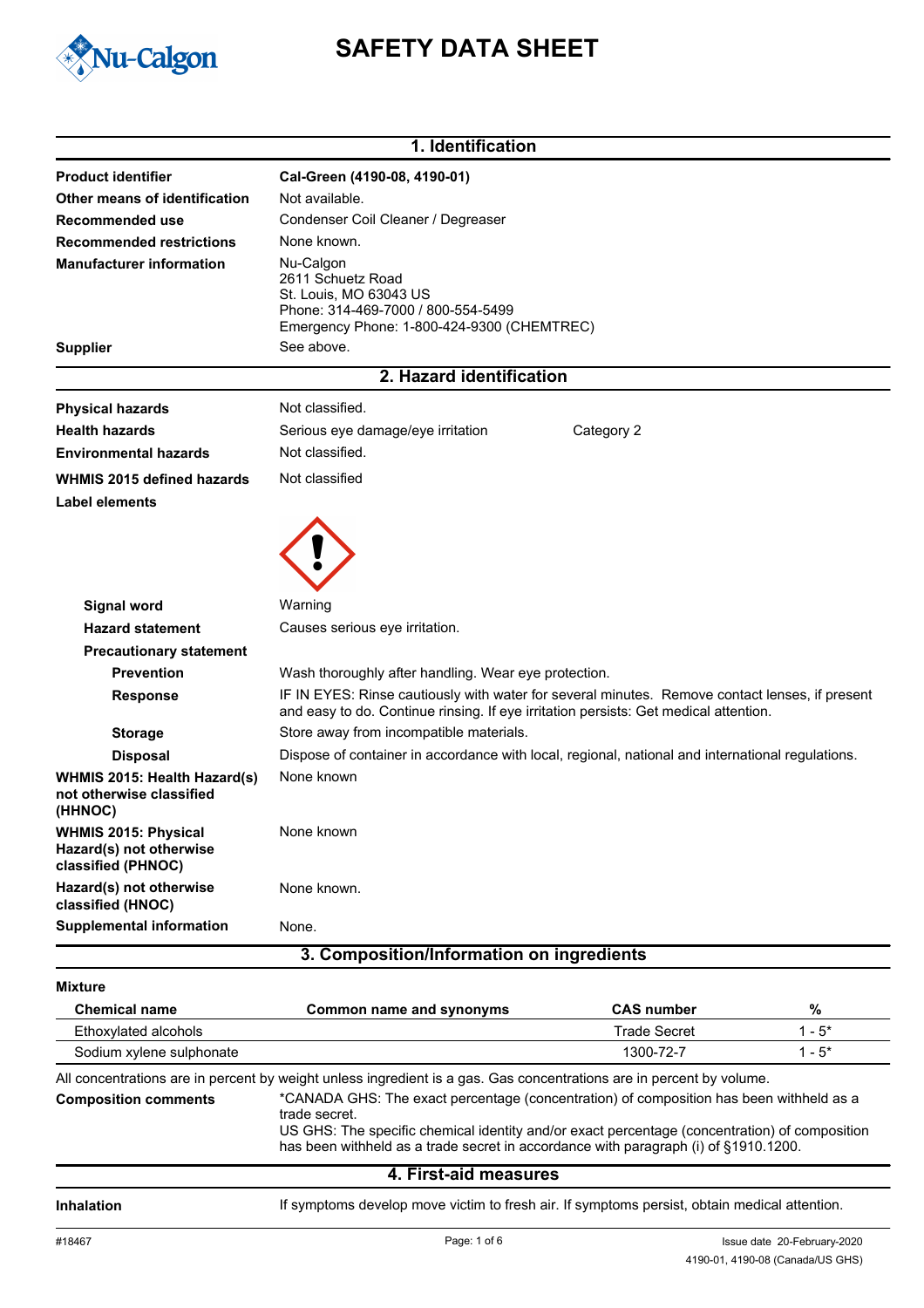| <b>Skin contact</b>                                                          | Flush with cool water. Wash with soap and water. Obtain medical attention if irritation persists.                                                                                                                                                                                                                                                                                    |  |
|------------------------------------------------------------------------------|--------------------------------------------------------------------------------------------------------------------------------------------------------------------------------------------------------------------------------------------------------------------------------------------------------------------------------------------------------------------------------------|--|
| Eye contact                                                                  | IF IN EYES: Rinse cautiously with water for several minutes. Remove contact lenses, if present<br>and easy to do. Continue rinsing. If eye irritation persists: Get medical attention.                                                                                                                                                                                               |  |
| Ingestion                                                                    | Rinse mouth. Do not induce vomiting. If vomiting occurs naturally, have victim lean forward to<br>reduce risk of aspiration. Never give anything by mouth if victim is unconscious or is convulsing.<br>Obtain medical attention.                                                                                                                                                    |  |
| <b>Most important</b><br>symptoms/effects, acute and<br>delayed              | Symptoms may include stinging, tearing, redness, swelling, and blurred vision.                                                                                                                                                                                                                                                                                                       |  |
| Indication of immediate<br>medical attention and special<br>treatment needed | Symptoms may be delayed.                                                                                                                                                                                                                                                                                                                                                             |  |
| <b>General information</b>                                                   | Ensure that medical personnel are aware of the material(s) involved and take precautions to<br>protect themselves. If you feel unwell, seek medical advice (show the label where possible). Show<br>this safety data sheet to the doctor in attendance. Avoid contact with eyes and skin. Wear rubber<br>gloves and safety glasses with side shields. Keep out of reach of children. |  |
|                                                                              | 5. Fire-fighting measures                                                                                                                                                                                                                                                                                                                                                            |  |
| Suitable extinguishing media                                                 | Dry chemical. Alcohol foam. Carbon dioxide. Fog.                                                                                                                                                                                                                                                                                                                                     |  |
| Unsuitable extinguishing                                                     | Do not use water jet as an extinguisher, as this will spread the fire.                                                                                                                                                                                                                                                                                                               |  |
| media                                                                        |                                                                                                                                                                                                                                                                                                                                                                                      |  |
| Specific hazards arising from<br>the chemical                                | Not available.                                                                                                                                                                                                                                                                                                                                                                       |  |
| Special protective equipment<br>and precautions for firefighters             | Firefighters should wear full protective clothing including self-contained breathing apparatus.                                                                                                                                                                                                                                                                                      |  |
| <b>Fire-fighting</b><br>equipment/instructions                               | Move containers from fire area if you can do so without risk.                                                                                                                                                                                                                                                                                                                        |  |
| <b>Specific methods</b>                                                      | Use standard firefighting procedures and consider the hazards of other involved materials.                                                                                                                                                                                                                                                                                           |  |
| <b>General fire hazards</b>                                                  | No unusual fire or explosion hazards noted.                                                                                                                                                                                                                                                                                                                                          |  |
| <b>Hazardous combustion</b><br>products                                      | May include and are not limited to: Oxides of nitrogen. Oxides of carbon. Ammonia.                                                                                                                                                                                                                                                                                                   |  |
|                                                                              | 6. Accidental release measures                                                                                                                                                                                                                                                                                                                                                       |  |
|                                                                              |                                                                                                                                                                                                                                                                                                                                                                                      |  |
| Personal precautions,<br>protective equipment and<br>emergency procedures    | Small spills may be absorbed with non-reactive absorbent and placed in suitable, covered, labelled<br>containers.                                                                                                                                                                                                                                                                    |  |
| <b>Methods and materials for</b><br>containment and cleaning up              | Never return spills to original containers for re-use. Absorb in vermiculite, dry sand or earth and<br>place into containers. Following product recovery, flush area with water. Clean surface thoroughly<br>to remove residual contamination. For waste disposal, see section 13 of the SDS.                                                                                        |  |
| <b>Environmental precautions</b>                                             | Do not discharge into lakes, streams, ponds or public waters.                                                                                                                                                                                                                                                                                                                        |  |
|                                                                              | 7. Handling and storage                                                                                                                                                                                                                                                                                                                                                              |  |
| <b>Precautions for safe handling</b>                                         | Avoid contact with eyes, skin and clothing. Wear appropriate personal protective equipment. Avoid<br>breathing vapors or mists of this product. Use only with adequate ventilation. Observe good                                                                                                                                                                                     |  |
| Conditions for safe storage,<br>including any incompatibilities              | industrial hygiene practices. Wash thoroughly after handling. When using do not eat or drink.<br>Store away from incompatible materials (see Section 10 of the SDS).<br>Keep out of reach of children.                                                                                                                                                                               |  |
|                                                                              | 8. Exposure controls/Personal protection                                                                                                                                                                                                                                                                                                                                             |  |
|                                                                              |                                                                                                                                                                                                                                                                                                                                                                                      |  |
| <b>Occupational exposure limits</b><br><b>Biological limit values</b>        | No exposure limits noted for ingredient(s).<br>No biological exposure limits noted for the ingredient(s).                                                                                                                                                                                                                                                                            |  |
| <b>Exposure guidelines</b>                                                   | Chemicals listed in section 3 that are not listed here do not have established limit values for<br>ACGIH.                                                                                                                                                                                                                                                                            |  |
| Appropriate engineering<br>controls                                          | Ensure adequate ventilation.                                                                                                                                                                                                                                                                                                                                                         |  |
|                                                                              | Individual protection measures, such as personal protective equipment                                                                                                                                                                                                                                                                                                                |  |
| <b>Eye/face protection</b>                                                   | Wear safety glasses with side shields.                                                                                                                                                                                                                                                                                                                                               |  |
| <b>Skin protection</b>                                                       |                                                                                                                                                                                                                                                                                                                                                                                      |  |
| <b>Hand protection</b>                                                       | Rubber gloves. Confirm with a reputable supplier first.                                                                                                                                                                                                                                                                                                                              |  |
| <b>Other</b><br><b>Respiratory protection</b>                                | Wear suitable protective clothing. As required by employer code.<br>In case of insufficient ventilation, wear suitable respiratory equipment. Where exposure guideline                                                                                                                                                                                                               |  |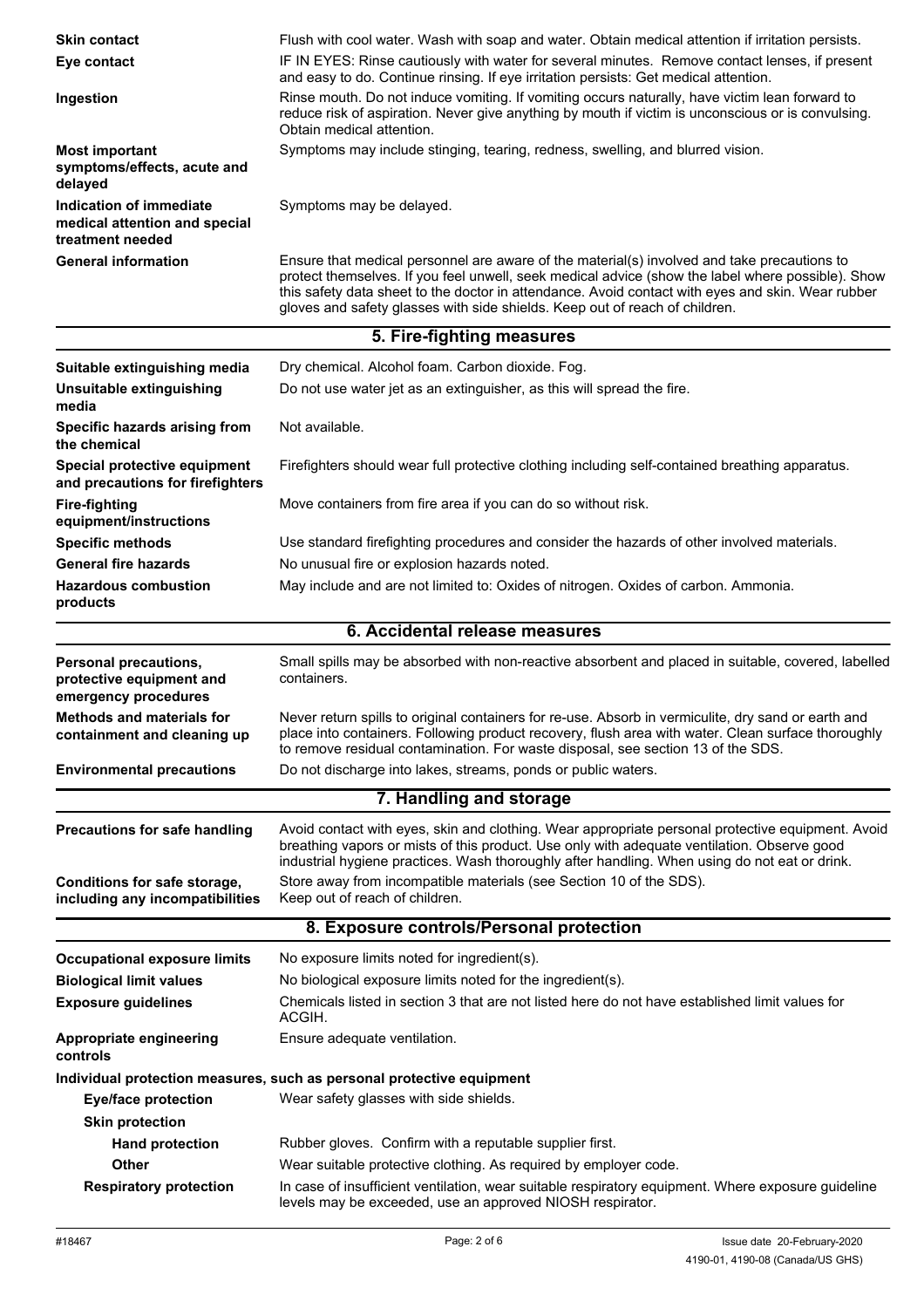#### **Thermal hazards** Not applicable.

## **General hygiene considerations**

#### Always observe good personal hygiene measures, such as washing after handling the material and before eating, drinking, and/or smoking. Routinely wash work clothing and protective equipment to remove contaminants. Wash hands before breaks and immediately after handling the product.

| 9. Physical and chemical properties               |                                                    |  |
|---------------------------------------------------|----------------------------------------------------|--|
| Appearance                                        | Liquid                                             |  |
| <b>Physical state</b>                             | Liquid.                                            |  |
| <b>Form</b>                                       | Liquid                                             |  |
| Color                                             | Green                                              |  |
| Odor                                              | Characteristic                                     |  |
| <b>Odor threshold</b>                             | Not available.                                     |  |
| pH                                                | 9.5 (Concentrate)                                  |  |
| Melting point/freezing point                      | Not available.                                     |  |
| Initial boiling point and boiling<br>range        | Not available                                      |  |
| Pour point                                        | Not available.                                     |  |
| <b>Specific gravity</b>                           | Not available.                                     |  |
| <b>Partition coefficient</b><br>(n-octanol/water) | This product has not been tested.<br>Not available |  |
| <b>Flash point</b>                                | Not available.                                     |  |
| <b>Evaporation rate</b>                           | Not available                                      |  |
| Flammability (solid, gas)                         | Not applicable.                                    |  |
| Upper/lower flammability or explosive limits      |                                                    |  |
| <b>Flammability limit - lower</b><br>$(\%)$       | Not available                                      |  |
| <b>Flammability limit - upper</b><br>(%)          | Not available.                                     |  |
| Explosive limit - lower (%)                       | Not available.                                     |  |
| Explosive limit - upper (%)                       | Not available.                                     |  |
| Vapor pressure                                    | Not available                                      |  |
| <b>Vapor density</b>                              | Not available                                      |  |
| <b>Relative density</b>                           | 1.04                                               |  |
| Solubility(ies)                                   | Not available                                      |  |
| <b>Auto-ignition temperature</b>                  | Not available                                      |  |
| <b>Decomposition temperature</b>                  | Not available.                                     |  |
| <b>Viscosity</b>                                  | Water-thin                                         |  |
|                                                   | 10. Stability and reactivity                       |  |
| Reactivity                                        | May react with incompatible materials.             |  |
|                                                   |                                                    |  |

| products                                     |                                                                                    |
|----------------------------------------------|------------------------------------------------------------------------------------|
| <b>Hazardous decomposition</b>               | May include and are not limited to: Oxides of nitrogen. Oxides of carbon. Ammonia. |
| Incompatible materials                       | Acids, Oxidizers.                                                                  |
| <b>Conditions to avoid</b>                   | Do not mix with other chemicals.                                                   |
| <b>Chemical stability</b>                    | Stable under recommended storage conditions.                                       |
| <b>Possibility of hazardous</b><br>reactions | Hazardous polymerization does not occur.                                           |
| <b>Reactivity</b>                            | May react with incompatible materials.                                             |

# **11. Toxicological information**

| <b>Routes of exposure</b>                | Eye, Skin contact, Inhalation, Ingestion.            |  |
|------------------------------------------|------------------------------------------------------|--|
| Information on likely routes of exposure |                                                      |  |
| Ingestion                                | May cause stomach distress, nausea or vomiting.      |  |
| <b>Inhalation</b>                        | No adverse effects due to inhalation are expected.   |  |
| <b>Skin contact</b>                      | No adverse effects due to skin contact are expected. |  |
| Eye contact                              | Causes serious eye irritation.                       |  |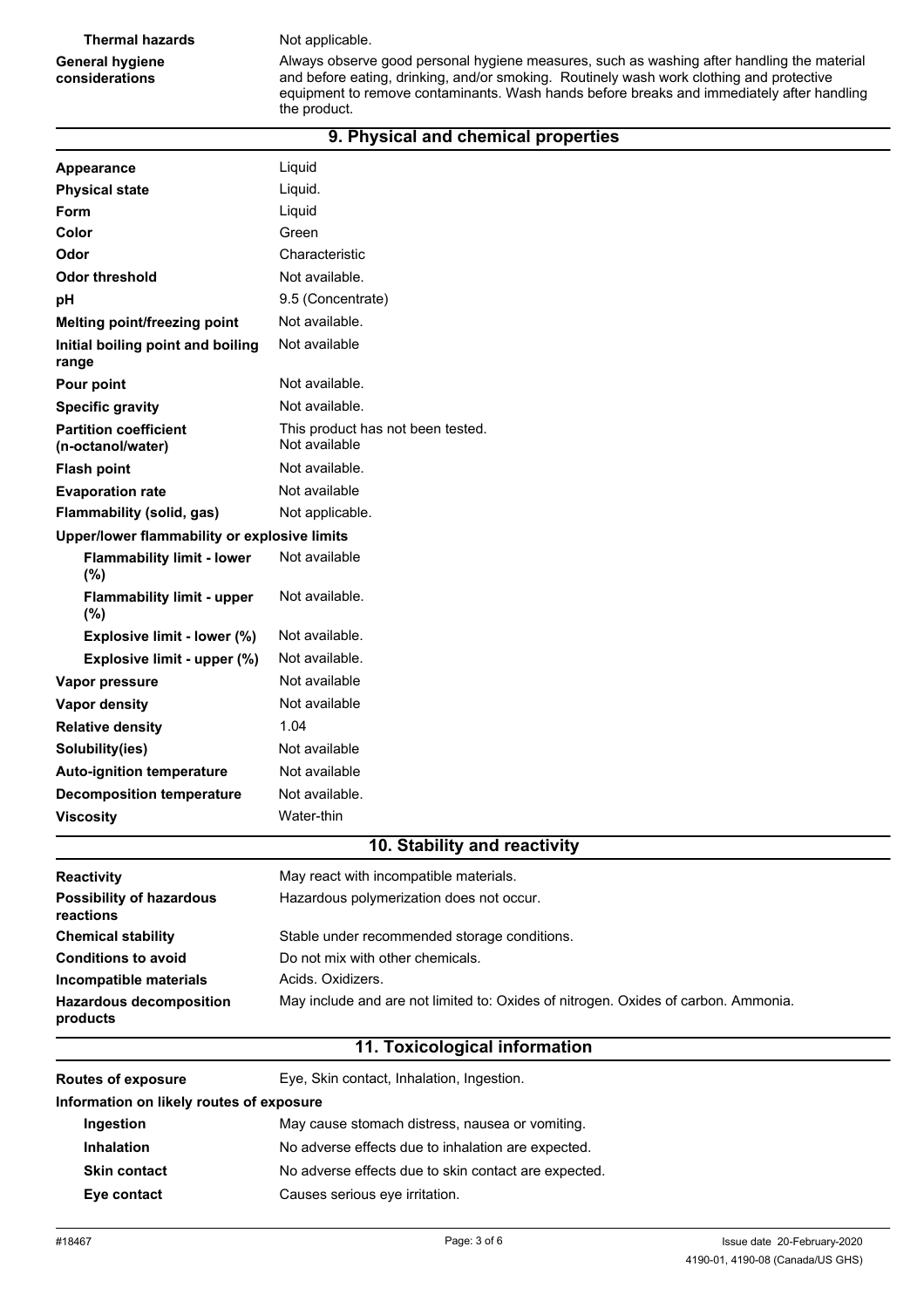**Symptoms related to the physical, chemical and toxicological characteristics**

#### **Information on toxicological effects**

#### **Acute toxicity**

| <b>Components</b>                                     | <b>Species</b>                                                                                                                 | <b>Test Results</b>           |
|-------------------------------------------------------|--------------------------------------------------------------------------------------------------------------------------------|-------------------------------|
| Sodium xylene sulphonate (CAS 1300-72-7)              |                                                                                                                                |                               |
| <b>Acute</b>                                          |                                                                                                                                |                               |
| Dermal                                                |                                                                                                                                |                               |
| LD50                                                  | Rabbit                                                                                                                         | >= 2000 mg/kg, 24 Hours, ECHA |
| Inhalation                                            |                                                                                                                                |                               |
| LC50                                                  | Rat                                                                                                                            | > 6.4 mg/L, 232 Minutes, ECHA |
| Oral<br>LD50                                          | Rat                                                                                                                            | > 7000 mg/kg, ECHA            |
|                                                       |                                                                                                                                |                               |
|                                                       |                                                                                                                                | > 5250 mg/kg, ECHA            |
|                                                       |                                                                                                                                | > 3000 mg/kg, ECHA            |
|                                                       |                                                                                                                                | >= 7200 mg/kg, ECHA           |
|                                                       |                                                                                                                                | 6500 mg/kg, OECD SIDS         |
|                                                       |                                                                                                                                | >= 3346 mg/kg, ECHA           |
|                                                       |                                                                                                                                | >= 16.2 g/kg, ECHA            |
| <b>Skin corrosion/irritation</b>                      | Prolonged skin contact may cause temporary irritation.                                                                         |                               |
| <b>Exposure minutes</b>                               | Not available.                                                                                                                 |                               |
| Erythema value                                        | Not available.                                                                                                                 |                               |
| Oedema value                                          | Not available.                                                                                                                 |                               |
| Serious eye damage/eye<br>irritation                  | Causes serious eye irritation.                                                                                                 |                               |
| <b>Corneal opacity value</b>                          | Not available.                                                                                                                 |                               |
| <b>Iris lesion value</b>                              | Not available.                                                                                                                 |                               |
| <b>Conjunctival reddening</b><br>value                | Not available.                                                                                                                 |                               |
| Conjunctival oedema value                             | Not available.                                                                                                                 |                               |
| <b>Recover days</b>                                   | Not available.                                                                                                                 |                               |
| Respiratory or skin sensitization                     |                                                                                                                                |                               |
| <b>Respiratory sensitization</b>                      | Not available.                                                                                                                 |                               |
| <b>Skin sensitization</b>                             | This product is not expected to cause skin sensitization.                                                                      |                               |
| <b>Mutagenicity</b>                                   | Not classified.                                                                                                                |                               |
| Carcinogenicity                                       | Not classified.                                                                                                                |                               |
|                                                       | OSHA Specifically Regulated Substances (29 CFR 1910.1001-1052)                                                                 |                               |
| Not listed.                                           |                                                                                                                                |                               |
| <b>Reproductive toxicity</b>                          | Not classified.<br>Not classified.                                                                                             |                               |
| <b>Teratogenicity</b>                                 |                                                                                                                                |                               |
| Specific target organ toxicity -<br>single exposure   | Not classified.                                                                                                                |                               |
| Specific target organ toxicity -<br>repeated exposure | Not classified.                                                                                                                |                               |
| <b>Aspiration hazard</b>                              | Not available.                                                                                                                 |                               |
| <b>Chronic effects</b>                                | Non-hazardous by WHMIS/OSHA criteria.                                                                                          |                               |
|                                                       | 12. Ecological information                                                                                                     |                               |
| <b>Ecotoxicity</b>                                    | Not available.                                                                                                                 |                               |
| Persistence and degradability                         | This product has not been tested. Alcohols, C9-11, ethoxylated (CAS# 68439-46-3) is readily<br>biodegradable as per OECD 301D. |                               |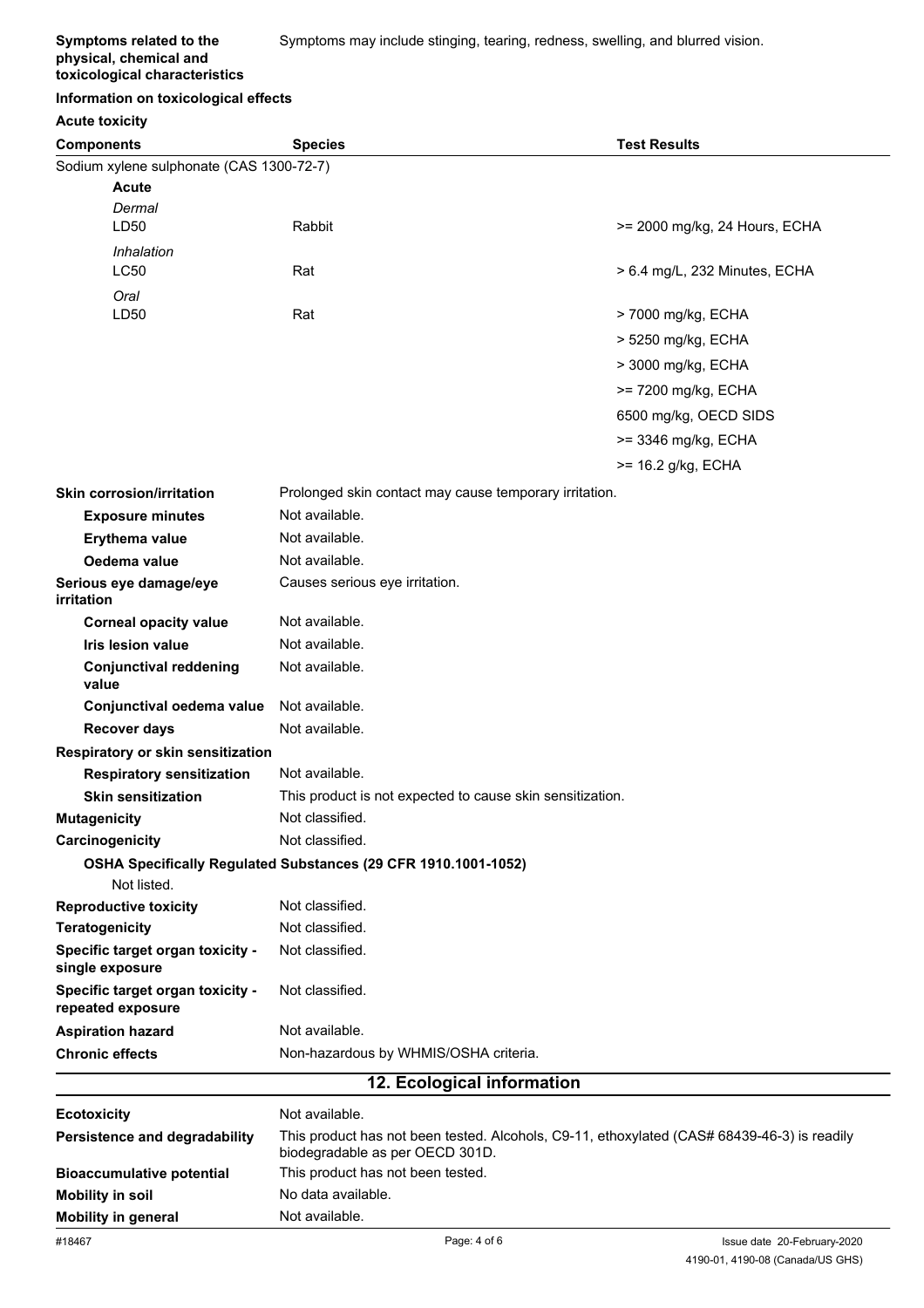|                                                                                              | 13. Disposal considerations                                                                                                                                                                                                |  |  |
|----------------------------------------------------------------------------------------------|----------------------------------------------------------------------------------------------------------------------------------------------------------------------------------------------------------------------------|--|--|
| <b>Disposal instructions</b>                                                                 | Dispose of contents/container in accordance with local/regional/national/international regulations.                                                                                                                        |  |  |
| <b>Local disposal regulations</b>                                                            | Dispose in accordance with all applicable regulations.                                                                                                                                                                     |  |  |
| Hazardous waste code                                                                         | The waste code should be assigned in discussion between the user, the producer and the waste<br>disposal company.                                                                                                          |  |  |
| Waste from residues / unused<br>products                                                     | Empty containers or liners may retain some product residues. This material and its container must<br>be disposed of in a safe manner (see: Disposal instructions).                                                         |  |  |
| <b>Contaminated packaging</b>                                                                | Empty containers should be taken to an approved waste handling site for recycling or disposal.<br>Since emptied containers may retain product residue, follow label warnings even after container is<br>emptied.           |  |  |
|                                                                                              | 14. Transport information                                                                                                                                                                                                  |  |  |
| <b>Transport of Dangerous Goods</b><br>(TDG) Proof of Classification                         | Classification Method: Classified as per Part 2, Sections 2.1 - 2.8 of the Transportation of<br>Dangerous Goods Regulations. If applicable, the technical name and the classification of the<br>product will appear below. |  |  |
| U.S. Department of Transportation (DOT)                                                      |                                                                                                                                                                                                                            |  |  |
| Not regulated as dangerous goods.                                                            |                                                                                                                                                                                                                            |  |  |
| <b>Transportation of Dangerous Goods (TDG - Canada)</b><br>Not regulated as dangerous goods. |                                                                                                                                                                                                                            |  |  |
|                                                                                              | 15. Regulatory information                                                                                                                                                                                                 |  |  |
| <b>Canadian federal regulations</b>                                                          | This product has been classified in accordance with the hazard criteria of the HPR and the SDS<br>contains all the information required by the HPR.                                                                        |  |  |
| Export Control List (CEPA 1999, Schedule 3)<br>Not listed.                                   |                                                                                                                                                                                                                            |  |  |
| <b>Greenhouse Gases</b>                                                                      |                                                                                                                                                                                                                            |  |  |
| Not listed.                                                                                  |                                                                                                                                                                                                                            |  |  |
| <b>Precursor Control Regulations</b>                                                         |                                                                                                                                                                                                                            |  |  |
| Not regulated.                                                                               |                                                                                                                                                                                                                            |  |  |
| <b>WHMIS 2015 Exemptions</b>                                                                 | Controlled                                                                                                                                                                                                                 |  |  |
| <b>US federal regulations</b>                                                                | This product is a "Hazardous Chemical" as defined by the OSHA Hazard Communication<br>Standard, 29 CFR 1910.1200.                                                                                                          |  |  |
|                                                                                              | TSCA Section 12(b) Export Notification (40 CFR 707, Subpt. D)                                                                                                                                                              |  |  |
| Not regulated.<br><b>CERCLA Hazardous Substance List (40 CFR 302.4)</b>                      |                                                                                                                                                                                                                            |  |  |
| Not listed.                                                                                  |                                                                                                                                                                                                                            |  |  |
| <b>SARA 304 Emergency release notification</b><br>Not regulated.                             |                                                                                                                                                                                                                            |  |  |
| Not listed.                                                                                  | OSHA Specifically Regulated Substances (29 CFR 1910.1001-1052)                                                                                                                                                             |  |  |
|                                                                                              | Superfund Amendments and Reauthorization Act of 1986 (SARA)                                                                                                                                                                |  |  |
| <b>SARA 302 Extremely</b><br>hazardous substance                                             | No                                                                                                                                                                                                                         |  |  |
| SARA 311/312 Hazardous<br>chemical                                                           | Yes                                                                                                                                                                                                                        |  |  |
| <b>Classified hazard</b><br>categories                                                       | Serious eye damage or eye irritation                                                                                                                                                                                       |  |  |
| SARA 313 (TRI reporting)<br>Not regulated.                                                   |                                                                                                                                                                                                                            |  |  |
| Other federal regulations                                                                    |                                                                                                                                                                                                                            |  |  |
|                                                                                              | Clean Air Act (CAA) Section 112 Hazardous Air Pollutants (HAPs) List                                                                                                                                                       |  |  |
| Not regulated.<br>Not regulated.                                                             | Clean Air Act (CAA) Section 112(r) Accidental Release Prevention (40 CFR 68.130)                                                                                                                                           |  |  |
| <b>US state regulations</b>                                                                  | See below                                                                                                                                                                                                                  |  |  |
|                                                                                              | US - Texas Effects Screening Levels: Listed substance                                                                                                                                                                      |  |  |
|                                                                                              | Sodium xylene sulphonate (CAS 1300-72-7)<br>Listed.                                                                                                                                                                        |  |  |